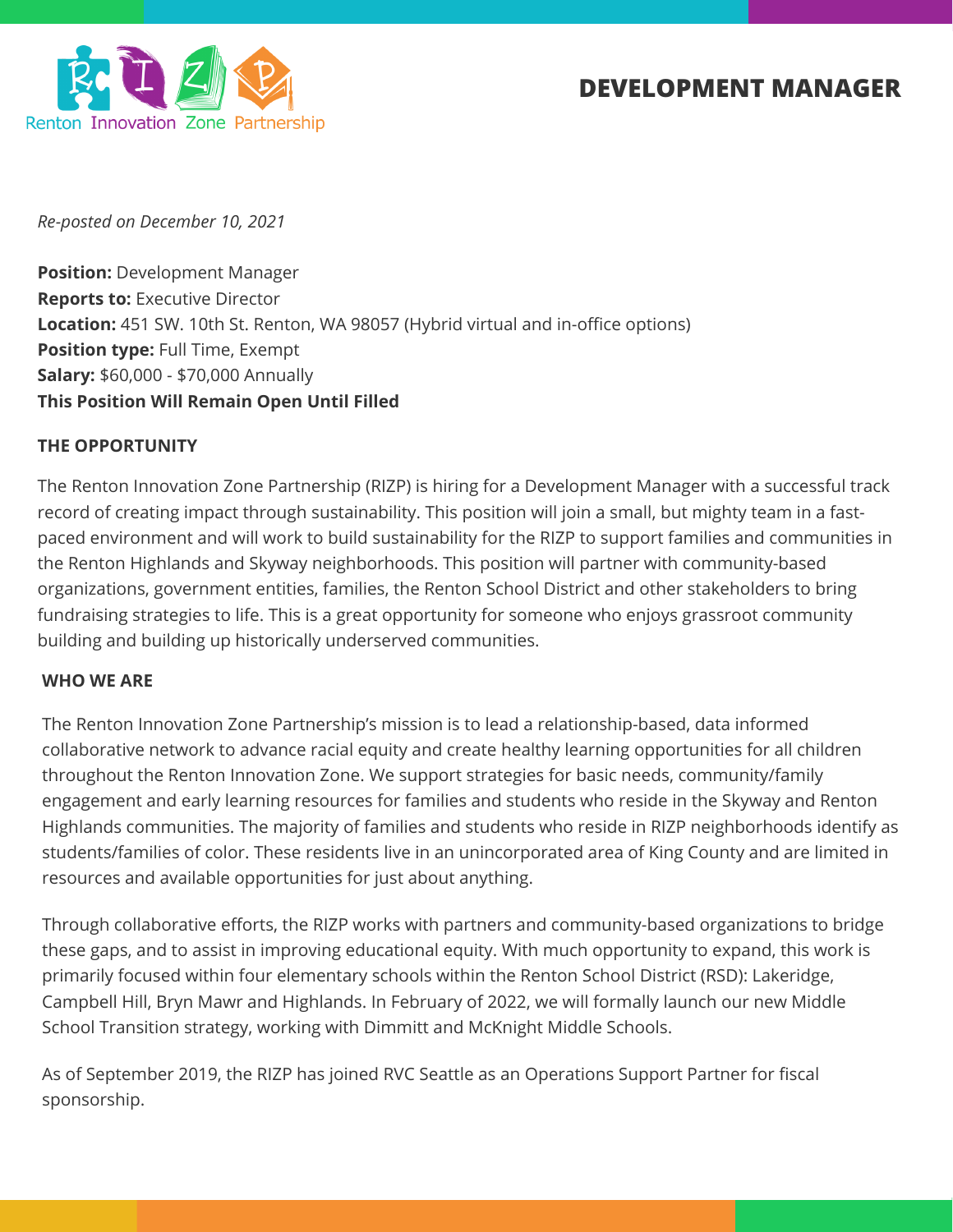



#### **SUMMARY**

The Development Manager is responsible for overseeing all fundraising initiatives and activities of the organization. This person will develop and implement a comprehensive fundraising plan that encompasses the direction and strategy for all fundraising activities to support the mission and vision of RIZP, creating healthy learning opportunities for our students and families. This person will identify new and strategic partnerships to create sustainable funding opportunities to grow the RIZP portfolio across all channels and challenge donors to look at funding differently. Through your work, we will

#### **RESPONSIBILITIES**

- Build and lead implementation of a community-centric fundraising plan for the RIZP, including but not limited to: grant writing, individual donors, events, charitable and corporate foundations, volunteer management, sponsorships and in-kind donations
- Develop strategies for identifying, cultivating and stewardship of new donor relationships and managing existing relationships with support from the RIZP team.
- Research and develop funding proposals for charitable foundations, corporate charitable funds, service clubs, and other similar funds
- Implement effective planning processes for strategy and budget development and management, goal setting, metrics, reporting and evaluation of results with support from the RIZP team
- In collaboration with the RIZP team, track outcomes as related to funding requirements and long-term outcomes
- Lead capacity building strategy for partner organizations to support sustainability
- Collaborate with action team co-chairs and partners to lead donor and funder cultivation and stewardship, to sustain action team work plan strategies
- Establish fundraising principles within a Collective Impact framework
- Manage acknowledgement letters, tax receipt process and donor appreciation gifts

## **QUALIFICATIONS**

- Have at least four years of experience in nonprofit fundraising and development
- Successful experience raising at least six-figures annually
- Experience with fundraising and communicating with funders through a racial and social justice lens
- Ability to interact with current and prospective donors in person and virtually
- Ability to clearly communicate with team members in different roles
- Ability to build and implement new systems and structures
- Outcome-oriented, with the ability to responding changing circumstances and priorities
- The position requires an individual with strong skills organization, oral and written communication, and strong knowledge of development databases and systems